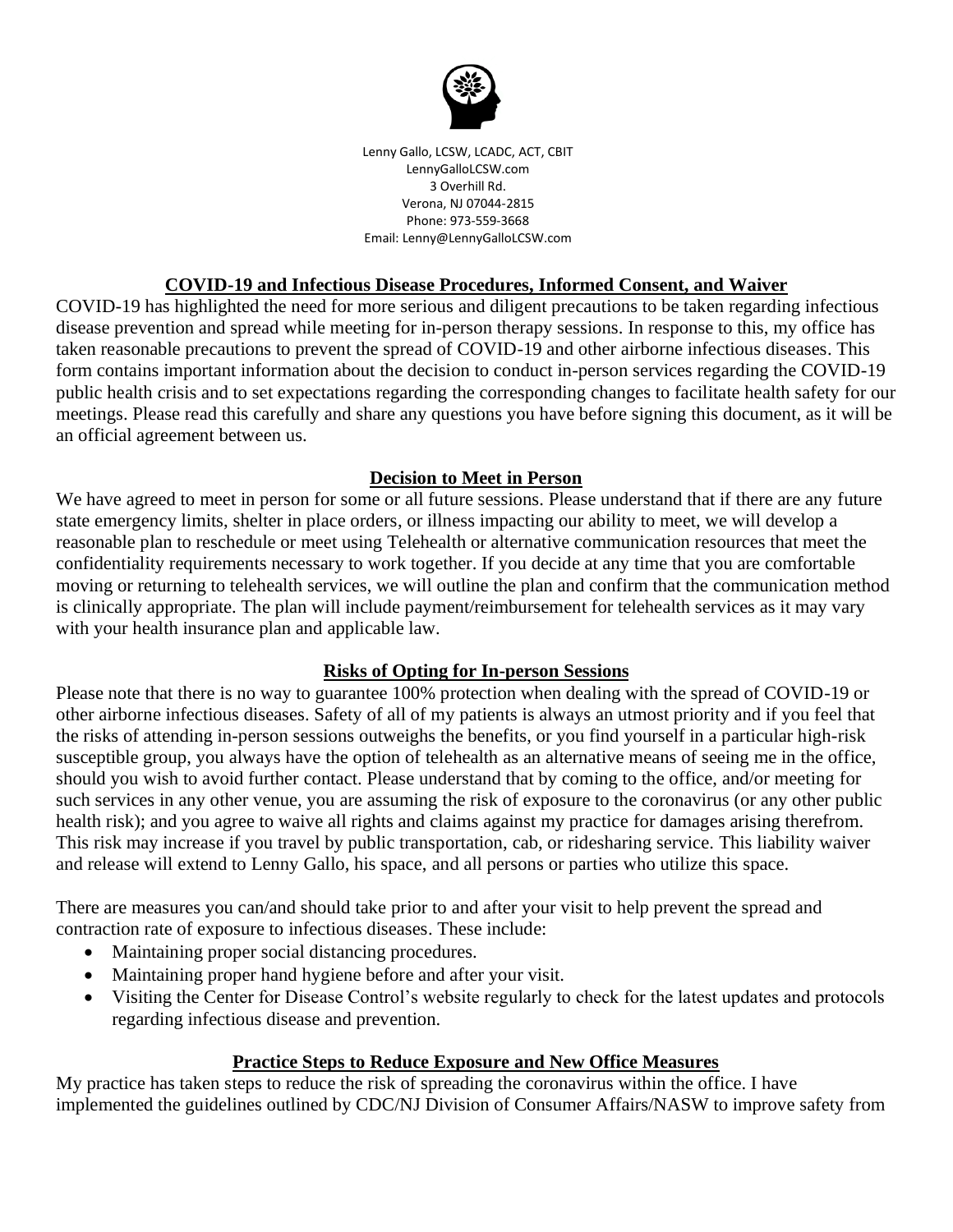virus contagion. Please understand that if I test positive for the coronavirus, I will notify you so that you can take appropriate precautions as you deem necessary. Although these steps will improve safety, it is impossible to guarantee any outcome with an invisible virus. Please let me know if you have questions about these efforts. The measures my office has put into place include:

- Sanitizing common areas between patients which includes the seating area, restroom, and door handles.
- Maintaining 6 feet apart during sessions.
- Fresh linens to cover furniture between clients.
- Hand gloves will be available for those who would like.
- Hand sanitizer will be available in the office.
- Office space is rearranged to maintain proper social distancing.
- Air purifier to help maintain air quality.
- Disposable pens are available for any in-office paperwork that must be signed.
- Contactless payment (using a credit card on file).

Additionally, there are other measure that will be asked of you prior to coming to your visit and before entering the office. You must agree to the following:

- Take a brief verbal intake to assess your symptoms and risks. This consists of: Asking if you have traveled in the past 14 days; Asking if you are currently experiencing symptoms; Asking if you believe you have been exposed to others with COVID-19; Asking if you are practicing proper social distancing.
- Allow your temperature to be taken prior to entering the office (no one with a temperature above 100 will be allowed to stay for a session).
- Wear a face mask during your session (If you do not have a mask, one will be provided.).
- When you arrive for your appointment, please text me to notify that you are here. I will contact you back, after the office has been fully sanitized and you are able to enter.

Again, while these measures have been put in place, you need to be aware that there is always a risk of contracting the COVID-19 virus and/or other airborne infectious diseases. There is no guarantee that you will not become infected. If you do not adhere to these safeguards, it may result in immediate changes in our meeting arrangement.

### **By signing below, you are agreeing to the following:**

## **Please initial each to indicate that you understand and agree to these actions:**

I acknowledge the contagious nature of the Coronavirus/COVID-19 and that the CDC and many other public health authorities still recommend practicing social distancing.

\_\_\_\_\_\_\_\_\_I further acknowledge that Lenny Gallo, LCSW has put in place preventative measures to reduce the spread of the Coronavirus/COVID-19 and I agree to abide by the new "Office Measures" listed above.

I further acknowledge that Lenny Gallo, LCSW cannot guarantee that I will not become infected with the Coronavirus/Covid-19. I understand that the risk of becoming exposed to and/or infected by the Coronavirus/COVID-19 may result from the actions, omissions, or negligence of myself and others, including, but not limited to staff, clients, and their families.

\_\_\_\_\_\_\_\_\_I voluntarily seek services provided by Lenny Gallo, LCSW and acknowledge that I am increasing my risk to exposure to the Coronavirus/COVID-19. I acknowledge that I must comply with all set procedures to reduce the spread while attending my appointment.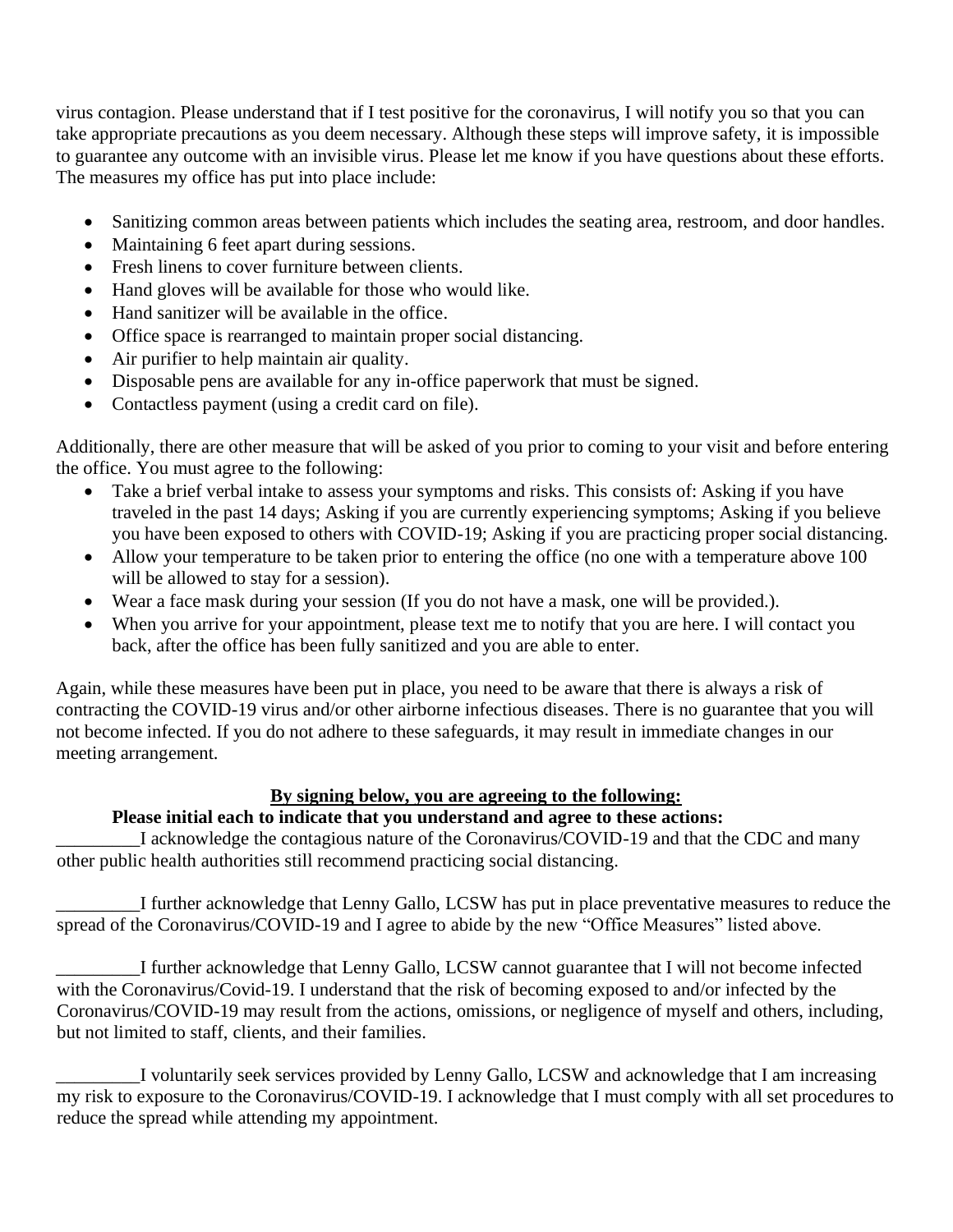\_\_\_\_\_\_\_\_\_I am not experiencing any symptom of illness. Symptoms can include recent onset of one or more of the following: body aches, loss of smell or taste, headache, diarrhea, vomiting, coughing, shortness of breath, difficulty breathing, fever, chills, sore throat or any newly discovered health symptom associated with any contagious virus.

I have not traveled internationally within the last 14 days.

I have not traveled to a highly impacted area within the United States of America in the last 14 days.

\_\_\_\_\_\_\_\_\_I do not believe I have been exposed to someone with a suspected and/or confirmed case of the Coronavirus/COVID-19.

\_\_\_\_\_\_\_\_\_I have not been diagnosed with Coronavirus/Covid-19 and not yet cleared as non-contagious by state or local public health authorities.

\_\_\_\_\_\_\_\_\_I am following all CDC recommended guidelines as much as possible and limiting my exposure to the Coronavirus/COVID-19.

I agree to only come to an appointment when I am symptom free and have been symptom free for a period of 14 days. I understand that if I appear to be physically ill at an appointment, I may be required to leave immediately and understand I will be contacted to reschedule our appointment, possibly temporarily involving another form of communication.

If I have been exposed to, shared a workspace or living arrangement with a person infected by COVID-19, I will immediately disclose the information in advance of our appointment time by phone or email and we will work together to set up a new meeting time or possible alternative means of communication.

The above precautions will be adjusted, if additional local, state or federal orders or guidelines are published. If that happens, the content may be subject to change, and we will review the changes.

### **Informed Consent**

This agreement supplements the general informed consent/business agreement that we agreed to at the start of our work together. Your signature below shows that you agree to these terms and conditions.

• I hereby release and agree to hold Lenny Gallo, LCSW harmless from, and waive on behalf of myself, my heirs, and any personal representatives any and all causes of action, claims, demands, damages, costs, expenses and compensation for damage or loss to myself and/or property that may be caused by any act, or failure to act of the salon, or that may otherwise arise in any way in connection with any services received from Lenny Gallo, LCSW. I understand that this release discharges Lenny Gallo, LCSW from any liability or claim that I, my heirs, or any personal representatives may have against the salon with respect to any bodily injury, illness, death, medical treatment, or property damage that may arise from, or in connection to, any services received from Lenny Gallo, LCSW.